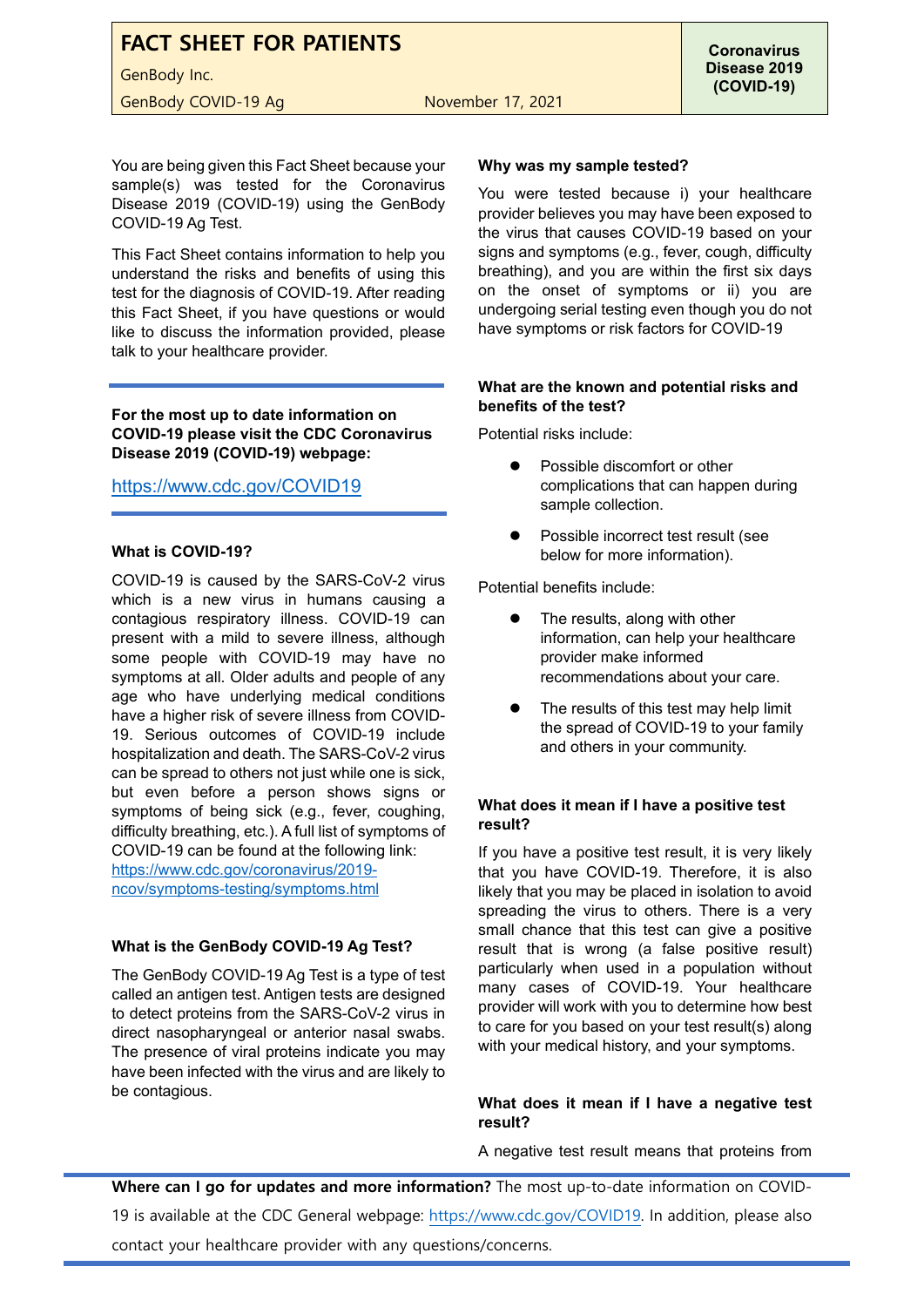**FACT SHEET FOR PATIENTS** GenBody Inc. GenBody COVID-19 Ag November 17, 2021

the virus that causes COVID-19 were not found in your sample.

It is possible for this test to give a negative result that is incorrect (false negative) in some people with COVID-19. This means that you could possibly still have COVID-19 even though the test is negative. If your test result is negative, your healthcare provider will consider the test result together with all other aspects of your medical history (such as symptoms, possible exposures, and geographical location of places you have recently traveled) in deciding how to care for you. The amount of antigen in a sample may decrease the longer you have symptoms of infection. Specimens collected after you have had symptoms for more than 6 days may be more likely to be negative compared to a molecular assay.

It is important that you work with your healthcare provider to help you understand the next steps you should take.

#### **What is serial testing?**

Serial testing is when a single person is tested for COVID-19 more than once using the same test. Because the amount of antigen in your sample may change over time and false results may occur, repeated testing may identify more individuals with COVID-19 than a single test. By repeating testing, it may be possible to more quickly identify cases of COVID-19 and reduce spread of infection. Additional testing with a molecular COVID-19 test may be necessary, depending on your individual risk factors and test results.

#### **What are the differences between antigen tests and other COVID-19 tests?**

There are different kinds of tests for COVID-19. Molecular tests (also known as PCR tests) detect genetic material from the virus. Antigen tests detect proteins from the virus. Antigen tests are very specific for the virus, but are not as sensitive as molecular tests. This means that a positive result is highly accurate, but a negative result does not rule out infection.

If your test result is negative, you should discuss

with your healthcare provider whether an additional molecular test would help with your care, and when you should discontinue home isolation. If you will not have an additional test to determine if you are contagious, the CDC currently recommends that you should stay home until three things have happened:

 You have had no fever for at least 24 hours (that is one full day of no fever without the use of medicine that reduces fevers)

AND

 Other symptoms have improved (for example, when your cough or shortness of breath has improved) \*\*Loss of taste and smell may persist for weeks or months after recovery and need not delay the end of isolation

AND

 At least 10 days have passed since your symptoms first appeared.

For more information, the CDC has provided guidelines on how to prevent the spread of COVID-19 if you are sick:

[https://www.cdc.gov/coronavirus/2019](https://www.cdc.gov/coronavirus/2019-ncov/downloads/sick-with-2019-nCoV-fact-sheet.pdf) [ncov/downloads/sick-with-2019-nCoV-fact](https://www.cdc.gov/coronavirus/2019-ncov/downloads/sick-with-2019-nCoV-fact-sheet.pdf)[sheet.pdf](https://www.cdc.gov/coronavirus/2019-ncov/downloads/sick-with-2019-nCoV-fact-sheet.pdf)

#### **Is this test FDA-approved or cleared?**

No. This test is not yet approved or cleared by the United States FDA. When there are no FDAapproved or cleared tests available, and other criteria are met, FDA can make tests available under an emergency access mechanism called an Emergency Use Authorization (EUA). The EUA for this test is supported by the Secretary of Health and Human Service's (HHS's) declaration that circumstances exist to justify the emergency use of *in vitro* diagnostics for the detection and/or diagnosis of the virus that causes COVID-19. This EUA will remain in effect (meaning this test can be used) for the duration of the COVID-19 declaration justifying the emergency use of in vitro diagnostics, unless it is terminated or revoked by FDA (after which the test may no longer be used).

**Where can I go for updates and more information?** The most up-to-date information on COVID-19 is available at the CDC General webpage: [https://www.cdc.gov/COVID19.](https://www.cdc.gov/COVID19) In addition, please also contact your healthcare provider with any questions/concerns.